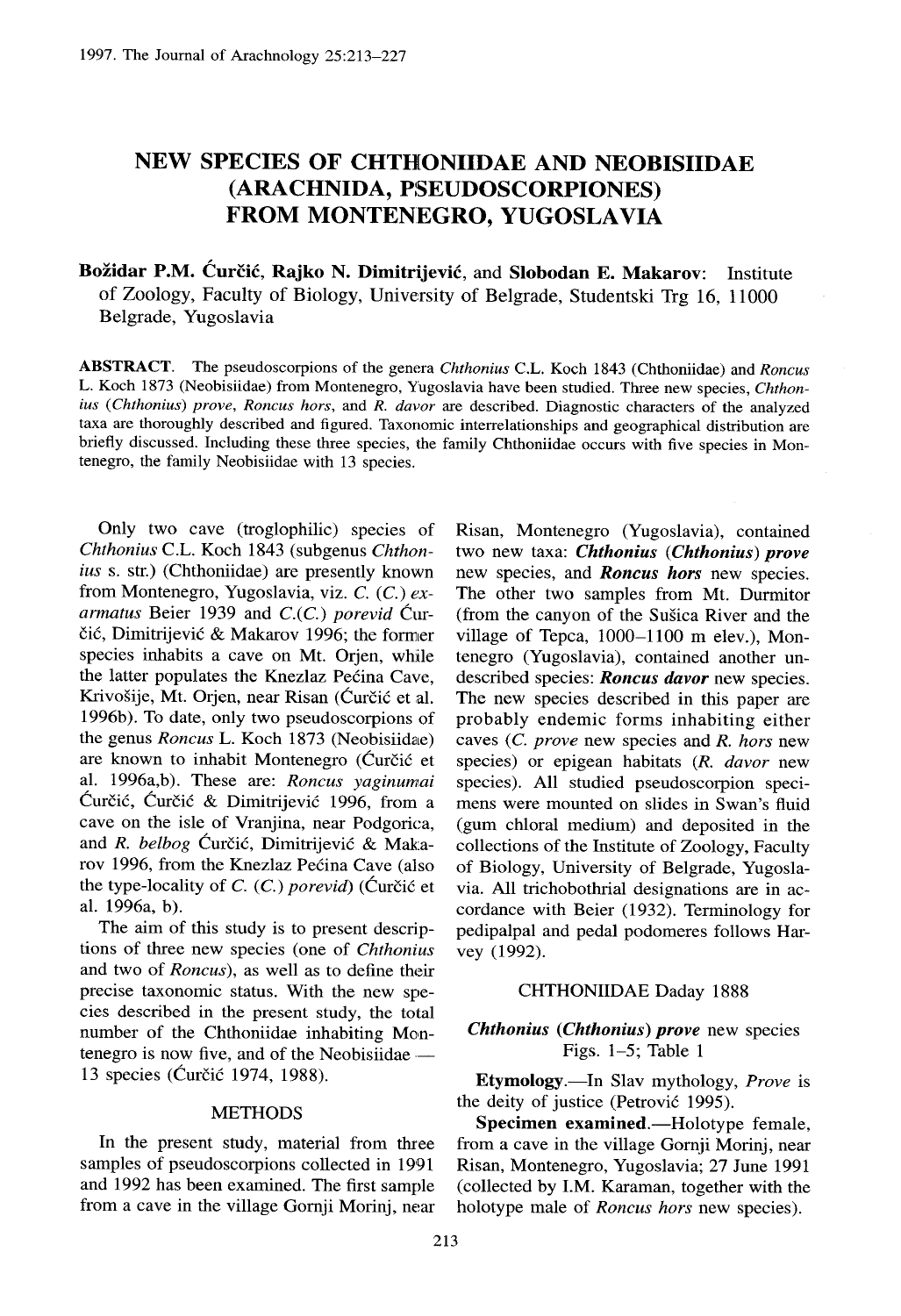Description.—Carapace slightly longer than wider (almost quadrangular); epistome differentiated (Fig. 4). Neither eyes nor eye-spots developed. Setal formula:  $m4m+6+4+2+4 = 22$ setae (a single microseta in the preocular recess on either side). A pair of posterior and lateral setae of unknown size (broken). Carapace pale yellowish and transparent.

Tergites I-X and sternites IV-X smooth, entire and uniseriate. Tergal formula: 4-4-4-6-6-6-6-6-6-6 . Female genital area: sternite II with 8 setae clustered medially and posteriorly in the form of a triangle. Sternite III with 8 setae and 3 suprastigmatic microsetae along each stigma. Sternite IV with 7 posterior setae and 3 microsetae on either side . Sternites V-X each with 8–10 setae. Male genital area: unknown. Pleural membranes granulostriate.

Cheliceral spinneret (galea) in the form of a small sclerotic tubercle (Fig. 5). Cheliceral palm with six setae and two or three accessory microsetae, movable finger with one seta. Fixed cheliceral finger with two distal large teeth and a row of eight pointed and contiguous teeth which diminish in size proximally. Movable cheliceral finger with a small isolated tooth (just below the level of the galea), one large tooth, and a series of 12 triangular teeth, slightly asymmetrical and diminishing in size proximally. Dentition of cheliceral fingers as in Fig. 5. Galeal seta inserted basal to the teeth of the movable cheliceral finger. Flagellum of 11 blades, one small blade proximally and 10 blades twice this length, more or less in pairs, distally. The most distal members of the series are curved but all, to some extent, are pinnate on two sides.

Manducatory process (apex of pedipalpal coxa) with two long setae, pedipalpal coxa with three setae. Trochanter short, other pedipalpal articles moderately elongate (Figs. 1, 2). Chelal fingers of almost equal size . Fixed chelal finger is slightly S-shaped, and the movable finger is somewhat curved inwards, or C-shaped (Fig. 2). Tip of fixed finger (distal to *et*) bears 2 or 3 small distal teeth. Fixed chelal finger with 29 triangular teeth which occupy almost the whole length of the finger blade; distal and proximal members of this series are close-set, whilst the median teeth are spaced and slightly asymmetrical. Movable chelal finger with  $16-18$  teeth; distal and median members are inclined backwards, and

these are followed by small, low and asymmetrical teeth; at the level of *b-sb,* these teeth merge into a dental lamella. Chelal fingers are longer than chelal palm, and pedipalpal femur is slightly shorter than chelal fingers, but almost as long as carapace (Table 1).

Trichobothriotaxy: *ib* and *isb* on chelal palm; fixed chelal finger with a further six trichobothria *(et, est, esb, eb, it,* and *ist,* and a pair of accessory setae nearer to *et* than to the finger tip); movable chelal finger bears four trichobothria *(t, st, sb,* and *b) .* Seta *esb* distal to *eb, ist* closer to *esb* than to *eb* and distal to the former; *it* close to *est*; *it-est* at the level of *t-st*; et close to accessory setae. Seta *sb* closer to *b* than to *st; st* nearer to *t* than to *sb*. Distance  $st$ -sb is almost  $1.8 \times$  as long as *b-sb*; distance *t-st* more than  $8 \times$  as long as *sb-st.* Seta *b* at the level of *ist* (Fig. 2) .

Coxa II bears 7 or 8 spines, and coxa III has 3 or 4 spines which are elongate and finely pinnate on two sides. Intercoxal tubercle with two small setae. Tibia IV, metatarsus IV, and tarsus IV each with a long tactile seta.

The whole specimen is depigmented and delicate in appearance. Measurements and morphometric ratios are presented in Table 1.

**Distribution.—South** Montenegro, Yugoslavia, in a cave; probably endemic species .

**Diagnosis .**—This new species is phenetically most similar to C. (C.) *ischnocheles reductus* Beier 1939, from the Jama Pothole on the island of Giuppana ( $\check{S}$ ipun), Croatia, as well as to C. (C.) *absoloni* Beier 1939, from the Dužice Pećina near Trebinje, south Hercegovina, Bosnia-Hercegovina. From C. (C. ) *ischnocheles reductus, C. (C.) prove is* easily distinguished by the color of the body (yellow, with reddish-brown appendages vs. pale, almost transparent), in the presence/absence of eyes (present vs. absent), in the carapacal setation (18 vs. 22 setae), in the setal formula of tergites I-X (4-4-4-4-6-6-6-6-4-4 vs . 4-4-4-  $6-6-6-6-6-6$ , in the pedipalpal chelal length to breadth ratio of females (5 .00 vs . 4.055), in the number of teeth on the fixed chelal finger of females (48 vs . 29), in the pedipalpal chelal length of females  $(0.92$  mm vs.  $0.73$  mm).

The new species is clearly distinct from C. (C.) *absoloni* in a number of morphological traits: the carapacal setation  $(22 \text{ vs. } 18 \text{ setae})$ ,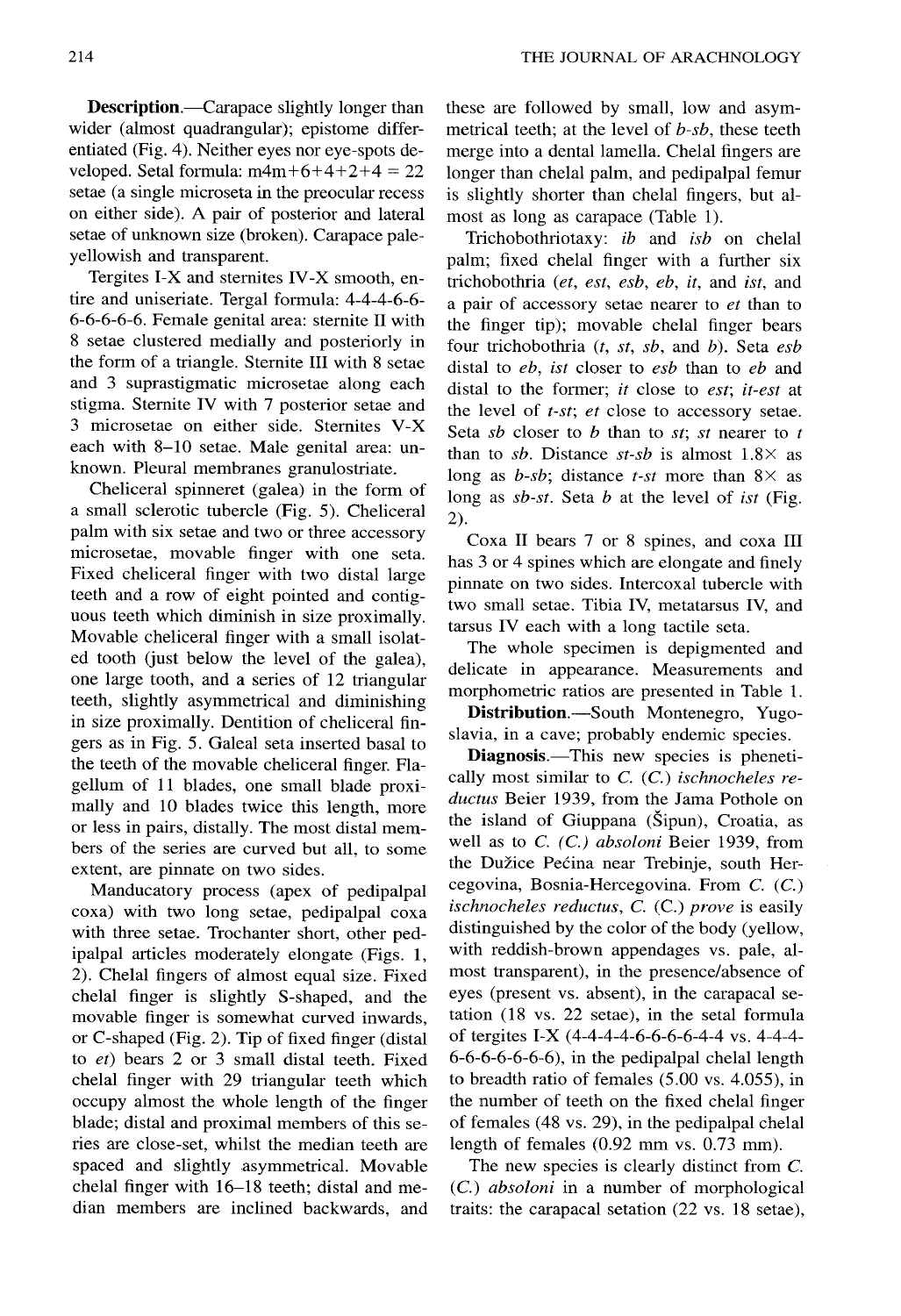

Figures 1-5.-Chthonius (Chthonius) prove new species, holotype female. 1, Pedipalp (trichobothria omitted); 2, Pedipalpal chela (trichobothria omitted); 3, Leg IV; 4, Carapace; 5, Chelicera. Scale lines in mm.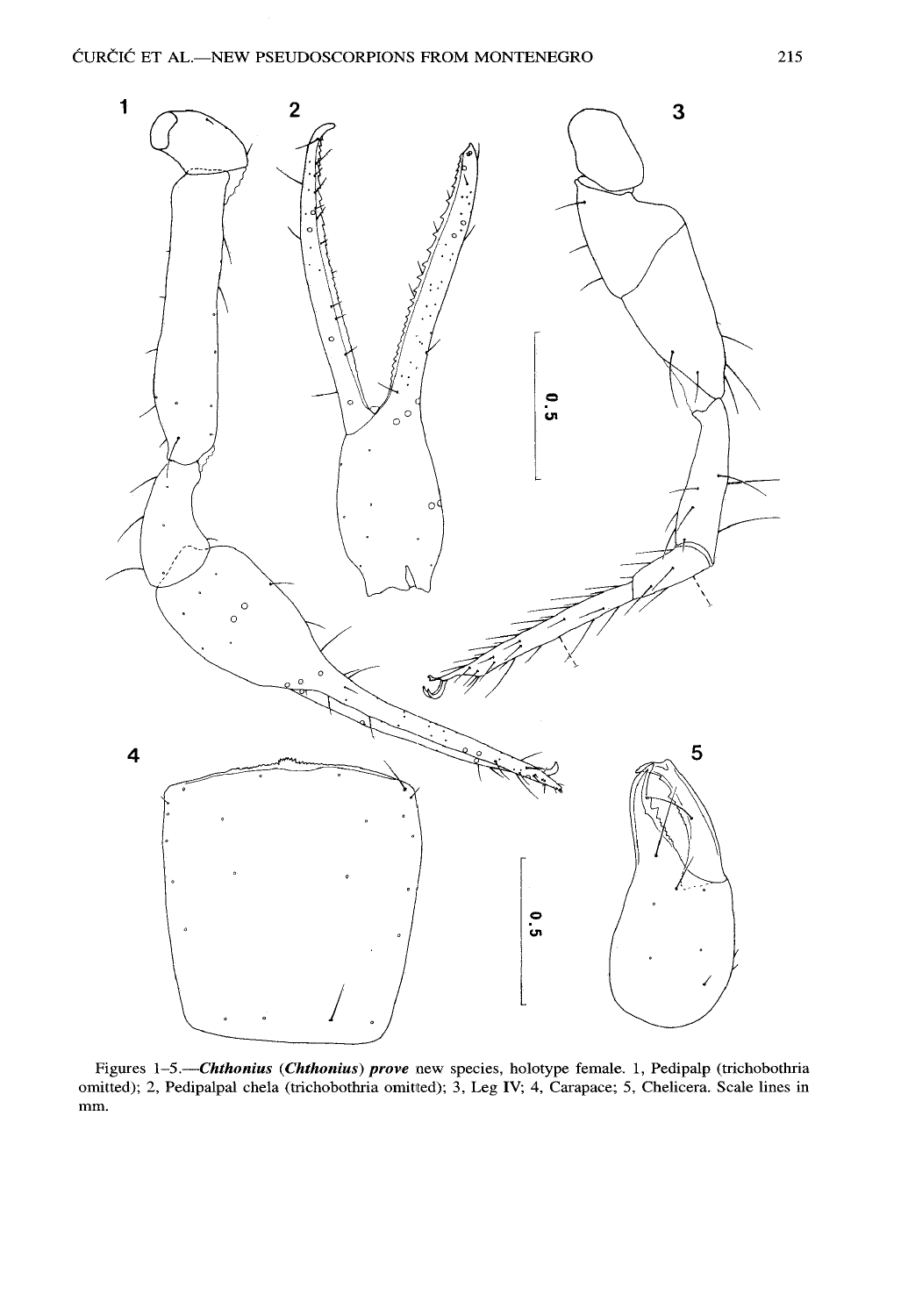|                                            | C. (C.)      |               |                       |                |              |              |  |
|--------------------------------------------|--------------|---------------|-----------------------|----------------|--------------|--------------|--|
|                                            | prove        | R. hors       |                       | R. davor       |              |              |  |
| Character                                  | ¥            | 8             | ¥Ϋ                    | δδ             | Т            | D            |  |
| Body                                       |              |               |                       |                |              |              |  |
| Length $(1)$                               | 1.58         | 2.04          | $2.445 - 3.18$        | $2.30 - 2.75$  | 2.13         | 1.63         |  |
|                                            |              |               |                       |                |              |              |  |
| Cephalothorax                              |              |               |                       |                |              |              |  |
| Length $(2)$                               | 0.51         | 0.60          | $0.64 - 0.73$         | $0.48 - 0.69$  | 0.55         | 0.40         |  |
| <b>Breadth</b>                             | 0.48         | 0.51          | $0.58 - 0.66$         | $0.45 - 0.62$  | 0.38         | 0.38         |  |
| Abdomen                                    |              |               |                       |                |              |              |  |
| Length                                     | 1.07         | 1.44          | $1.715 - 2.54$        | $1.82 - 2.06$  | 1.58         | 1.23         |  |
| <b>Breadth</b>                             | 0.64         | 0.69          | $0.96 - 1.31$         | $0.86 - 0.99$  | 0.75         | 0.58         |  |
| Chelicerae                                 |              |               |                       |                |              |              |  |
| Length $(3)$                               | 0.46         | 0.35          | $0.40 - 0.48$         | $0.40 - 0.425$ | 0.34         | 0.25         |  |
| Breadth (4)                                | 0.27         | 0.25          | $0.22 - 0.24$         | $0.23 - 0.24$  | 0.18         | 0.12         |  |
| Length of movable finger (5)               | 0.24         | 0.18          | $0.27 - 0.33$         | 0.28           | 0.23         | 0.15         |  |
| Length of galea                            | 0.01         | 0.005         | 0.01                  | 0.01           | 0.005        | 0.003        |  |
| Pedipalps                                  |              |               |                       |                |              |              |  |
| Length with $\cos(\theta)$                 | 2.03         | 2.90          | 3.245-3.845           | $3.52 - 3.64$  | 2.53         | 1.70         |  |
| Length of coxa                             | 0.31         | 0.48          | $0.55 - 0.61$         | $0.51 - 0.55$  | 0.425        | 0.25         |  |
| Length of trochanter                       | 0.23         | 0.36          | $0.38 - 0.47$         | $0.44 - 0.45$  | 0.32         | 0.22         |  |
| Length of femur $(7)$                      | 0.52         | 0.58          | $0.60 - 0.795$        | $0.70 - 0.71$  | 0.53         | 0.33         |  |
| Breadth of femur (8)                       | 0.12         | 0.18          | $0.205 - 0.25$        | $0.20 - 0.22$  | 0.16         | 0.13         |  |
| Ratio 7/8                                  | 4.33         | 3.22          | $2.93 - 3.18$         | $3.23 - 3.50$  | 3.31         | 2.54         |  |
| Ratio 7/2                                  | 1.02         | 0.97          | $0.94 - 1.09$         | $1.03 - 1.46$  | 0.96         | 0.825        |  |
| Length of patella (tibia) (9)              | 0.24         | 0.48          | $0.555 - 0.64$        | $0.57 - 0.62$  | 0.41         | 0.27         |  |
| Breadth of patella (tibia) (10)            | 0.13         | 0.22          | $0.26 - 0.33$         | $0.27 - 0.28$  | 0.195        | 0.14         |  |
| Ratio 9/10                                 | 1.85         | 2.18          | $1.94 - 2.13$         | $2.11 - 2.21$  | 2.10         | 1.93         |  |
| Length of chela $(11)$                     | 0.73         | 1.00          | $1.16 - 1.33$         | $1.30 - 1.31$  | 0.845        | 0.63         |  |
| Breadth of chela (12)                      | 0.18         | 0.28          | $0.41 - 0.46$         | $0.38 - 0.40$  | 0.275        | 0.195        |  |
| Ratio 11/12                                | 4.055        | 3.57          | $2.83 - 2.89$         | 3.275–3.42     | 3.07         | 3.06         |  |
| Length of chelal palm (13)                 | 0.27         | 0.46          | $0.52 - 0.64$         | $0.59 - 0.63$  | 0.40         | 0.31         |  |
| Ratio 13/12                                | 1.50         | 1.64          | $1.27 - 1.39$         | $1.55 - 1.575$ | 1.45         | 1.59         |  |
| Length of chelal finger (14)               | 0.55         | 0.54          | $0.64 - 0.69$         | $0.68 - 0.71$  | 0.445        | 0.32         |  |
| Ratio 14/13                                | 2.04         | 1.17          | $1.08 - 1.23$         | $1.08 - 1.20$  | 1.11         | 1.03         |  |
| Leg IV                                     |              |               |                       |                |              |              |  |
| Total length                               | 1.595        | 2.08          | 2.395 - 2.68          | 2.51           | 1.84         | 1.085        |  |
| Length of coxa                             | 0.22         | 0.36          | $0.40 - 0.47$         | 0.38           | 0.34         | 0.20         |  |
| Length of trochanter (15)                  | 0.18         | 0.27          | $0.31 - 0.34$         | 0.33           | 0.22         | 0.16         |  |
| Breadth of trochanter (16)                 | 0.12         | 0.12          | $0.13 - 0.17$         | 0.17           | 0.10         | 0.09         |  |
| Ratio 15/16                                | 1.50         | 2.25          | 2.00–2.38             | 1.94           | 2.20         | 1.78         |  |
| Length of femur + patella $(17)$           | 0.45         | 0.54          | $0.62 - 0.72$         | 0.65           | 0.47         | 0.26         |  |
| Breadth of femur + patella $(18)$          | 0.19         | 0.19          | $0.20 - 0.27$         | 0.24           | 0.185        | 0.11         |  |
| Ratio 17/18                                | 2.37         | 2.84          | $2.67 - 3.10$         | 2.71           | 2.54         | 2.36         |  |
| Length of tibia $(19)$                     | 0.30         | 0.46          | $0.535 - 0.59$        | 0.58           | 0.40         | 0.205        |  |
| Breadth of tibia (20)                      | 0.085        | 0.10          | $0.11 - 0.12$         | 0.13           | 0.10         | 0.075        |  |
| Ratio 19/20<br>Length of metatarsus $(21)$ | 3.53         | 4.60          | 4.86-4.92             | 4.46           | 4.00         | 2.73         |  |
| Breadth of metatarsus (22)                 | 0.14<br>0.07 | 0.17<br>0.075 | $0.19 - 0.23$<br>0.08 | 0.22           | 0.16         | 0.10         |  |
| Ratio 21/22                                | 2.00         | 2.27          | 2.375-2.875           | 0.09<br>2.44   | 0.08         | 0.06         |  |
| Length of tarsus $(23)$                    | 0.305        | 0.28          | $0.33 - 0.34$         | 0.35           | 2.00<br>0.25 | 1.67<br>0.16 |  |
| Breadth of tarsus (24)                     | 0.04         | 0.06          | $0.075 - 0.08$        | 0.08           | 0.07         | 0.06         |  |
|                                            |              |               |                       |                |              |              |  |

Table 1.-Linear measurements (in mm) and selected morphometric ratios in *Chthonius (Chthonius) prove* new species, *Roncus hors* new species and *Roncus davor* new species, all from Montenegro, Yugoslavia. Abbreviations:  $TS =$  tactile seta,  $T =$  tritonymph,  $D =$  deutonymph.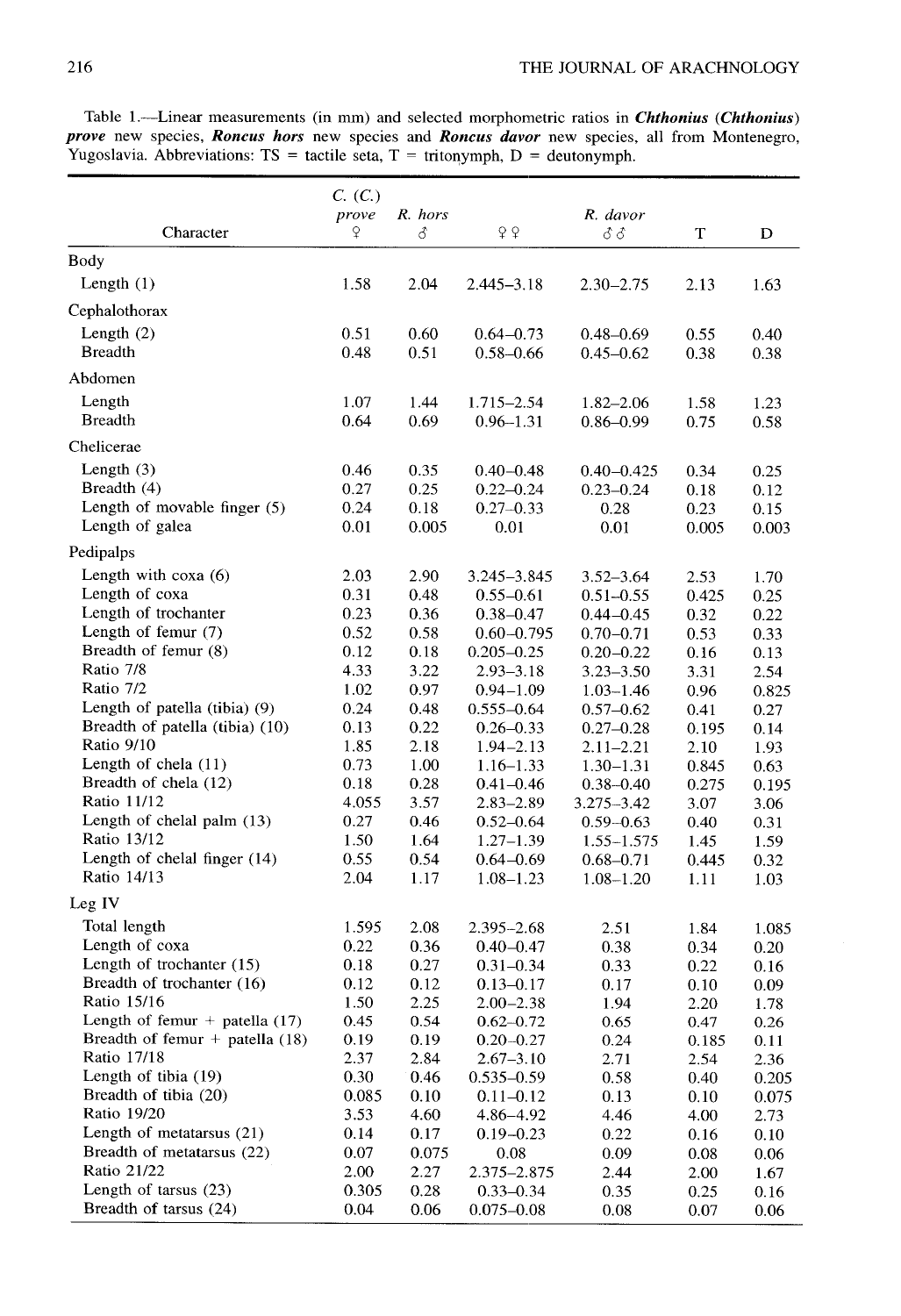| Character              | C. (C.)<br>prove | R. hors | 99             | R. davor<br>ಕೆಕೆ |      | D    |
|------------------------|------------------|---------|----------------|------------------|------|------|
| Ratio 23/24            | 7.625            | 4.67    | 4.125–4.53     | 4.375            | 3.57 | 2.67 |
| TS ratio-tibia IV      | 0.53             | 0.59    | $0.54 - 0.56$  | 0.61             | 0.54 | 0.43 |
| TS ratio-metatarsus IV | 0.43             | 0.26    | $0.16 - 0.285$ | 0.23             | 0.21 | 0.32 |
| TS ratio-tarsus IV     | 0.26             | 0.31    | $0.32 - 0.35$  | 0.37             | 0.33 | 0.36 |

Table 1.-Continued.

the setation of tergites I-V  $(4-4-4-6-6$  vs. 4-4-4-4-6), in the pedipalpal chelal length to breadth ratio of females (4.055 vs. 5.80), in the number of spines on coxae II of females  $(7 \text{ or } 8 \text{ vs. } 5)$ , in the form of both pedipalpal chelal palm and chelal finger (less elongate vs. more elongate) (Fig. 2; Beier 1939, fig. 3).

Neobisiidae J.C. Chamberlin 1930

*Roncus hors* new species Figs. 6–12; Table <sup>1</sup>

**Etymology.—In** Slav mythology, *Hors* is the God of Sun (Petrović 1995).

**Specimen examined** .- Holotype male,



Figures 6-12.-**Roncus hors** new species, holotype male. 6, Carapace; 7, Epistome; 8, Chelicera; 9, Pedipalp; 10, Pedipalpal chela (trichobothria omitted); 11, Leg IV; 12, Genital area. Scales in mm.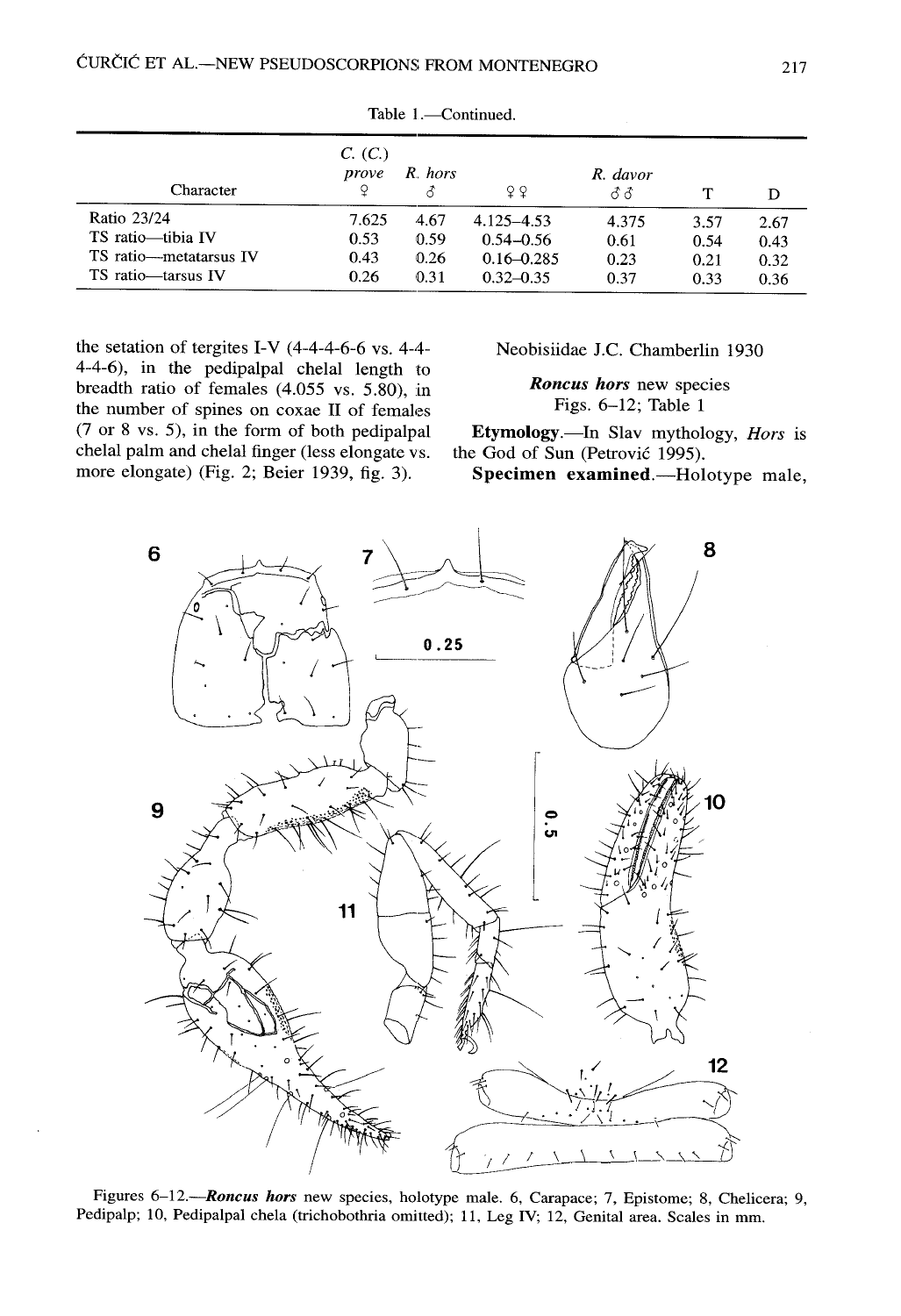from a cave in the village Gornji Morinj, near Risan, Montenegro, Yugoslavia; 27 June 199 <sup>1</sup> (collected by I.M. Karaman, together with the holotype female of C. (C.) *prove* new species).

**Description.**—Epistome small (but distinct), triangular and apically rounded (Figs. 6, 7). A single pair of eyes developed; eye lenses somewhat reduced and flattened. Setal formula:  $4+7+5+1+6 = 23$  setae (male) (Fig. 6). Carapace reticulate throughout.

Abdominal tergite setal formula  $(I-X)$ : 6-9-11-11-11-11-11-10-10-10. Both tergites I-X and sternites IV-X entire, uniseriate, and smooth. Twelfth abdominal segment with two pairs of small setae . Female genital area: unknown. Male genital area: sternite  $II$  with  $12$ long median and posterior setae (of these, <sup>6</sup> setae are retromarginal); sternite III with 5  $(3+2)$  anterior, 10 posterior setae, and 3 suprastigmatic setae on either side; sternite IV with 10 posterior setae and 3 microsetae along each stigma. Sternites V-X with  $13-15-14-13-$ 13-13 setae .

Galea distinct, low and rounded. Cheliceral palm with 6, movable finger with one seta (Fig. 8). Cheliceral dentition as in Fig. 8. Flagellum with one short proximal blade and sev en longer blades distally, characteristic of the genus *Roncus .*

Apex of pedipalpal coxa (manducatory process) with four long setae . Pedipalpal trochan ter with a small tubercle . A small exterolateral tubercle on pedipalpal femur present; pedipal pal femur and chelal palm with interior granulations, patella (tibia) smooth (Fig. 9). A single tiny tubercle present on the interolateral side of the chelal palm. No group of microsetae proximal to trichobothria *eb* and *esb;* instead, some small setae distal to *eb* and *esb (6–8)* present. Fixed chelal finger with 47 small, asymmetrical, and close-set teeth; movable finger with 47 small and contiguous teeth. Chelal fingers longer than chelal palm and only slightly shorter than pedipalpal femur (Table 1). Trichobothrial pattern: *ist* slightly closer to *est* than to *isb*; *sb* equidistant from *b* and *st; st* closer to *<sup>t</sup>* than to *sb .* Distribution of trichobothria as illustrated in Fig. 10.

Leg IV: tibia, metatarsus, and tarsus each with a long tactile seta.

Morphometric ratios and linear measurements are presented in Table 1.

**Distribution.**—South Montenegro, Yugoslavia, in a cave; probably endemic species .

**Diagnosis .**—This new species is easily distinguished from its phenetically similar congener, *R. yaginumai,* by the setation of the carapace  $(23 \text{ vs. } 24-27 \text{ setae})$ , by the form of the pedipalpal podomeres (stout vs. elongate) (Figs. 9, 10) (Curčić et al. 1996a), by the number of teeth on the fixed (47 vs. 62–70) and movable chelal fingers  $(47 \text{ vs. } 62 \rightarrow 65)$ , by the carapace length  $(0.60$  mm vs.  $0.81-1.02$  mm), by the pedipalpal length  $(2.90 \text{ mm vs. } 4.49-$ 5.33 mm), by the ratio of the pedipalpal femur length to breadth ratio  $(3.22 \text{ vs. } 3.52 \rightarrow 3.89)$ , by the pedipalpal chelal length (1.00 mm vs.) <sup>1</sup> .64–1 .94 mm), by the pedipalpal tibia length to breadth ratio  $(2.18 \text{ vs. } 3.35-3.63)$ , and by the body size (smaller vs. larger) (Table 1)  $(Cur\check{c}i\acute{c}$  et al. 1996a).

From another epigean species from Montenegro *R. davor* new species, *R. hors* new species differs in many important respects: the form of the galea (lower vs. higher; Figs. 8, 29, and 30), in the cheliceral length of males (0.40–0.425 mm vs. 0.35 mm), in the pedipalpal length of males  $(3.52-3.64$  mm vs. 2.90 mm), in the shape of the pedipalpal chelal palm (almost globular vs. ovate), in the pedipalpal femur length of males (0.70–0.71 mm vs. 0.58 mm), in the pedipalpal chelal length of males  $(1.30-1.31 \text{ mm} \text{ vs. } 1.00 \text{ mm})$ , in the walking leg IV length of males (2.51 mm vs. 2.08 mm), and in the body size (larger vs. smaller) (Table 1).

> *Roncus davor* new species Figs. 13–25; Table 1

**Etymology.—In** Slav mythology, *Davor i <sup>s</sup>* a chthonic deity, the son of Triglav (Petrović 1995).

**Specimens examined.—Holotype female,** and allotype male, from the canyon of the Sušica River, Mt. Durmitor (1100 m elev.), Montenegro, Yugoslavia, collected on 4 August 1992 by I.M. Karaman. Paratypes:  $1\frac{9}{5}$ , gust 1992 by I.M. Karaman. Paratypes: 1<sup>2</sup>, 13, 2 tritonymphs, and 1 deutonymph, from the village of Tepca, Mt. Durmitor (1000 m elev.), Montenegro, Yugoslavia, 5 August 1992, same collector (together with a specimen of *N* the village of Tepca, Mt. Durmitor (1000 m elev.), Montenegro, Yugoslavia, 5 August 1992, same collector (together with a specimen of *Neobisium* sp.).

small and rounded, knob-like; (Fig. 14) or low and triangular (Fig.  $20$ ). A pair of small eyes (with flattened lenses) present (Figs. 13, 19).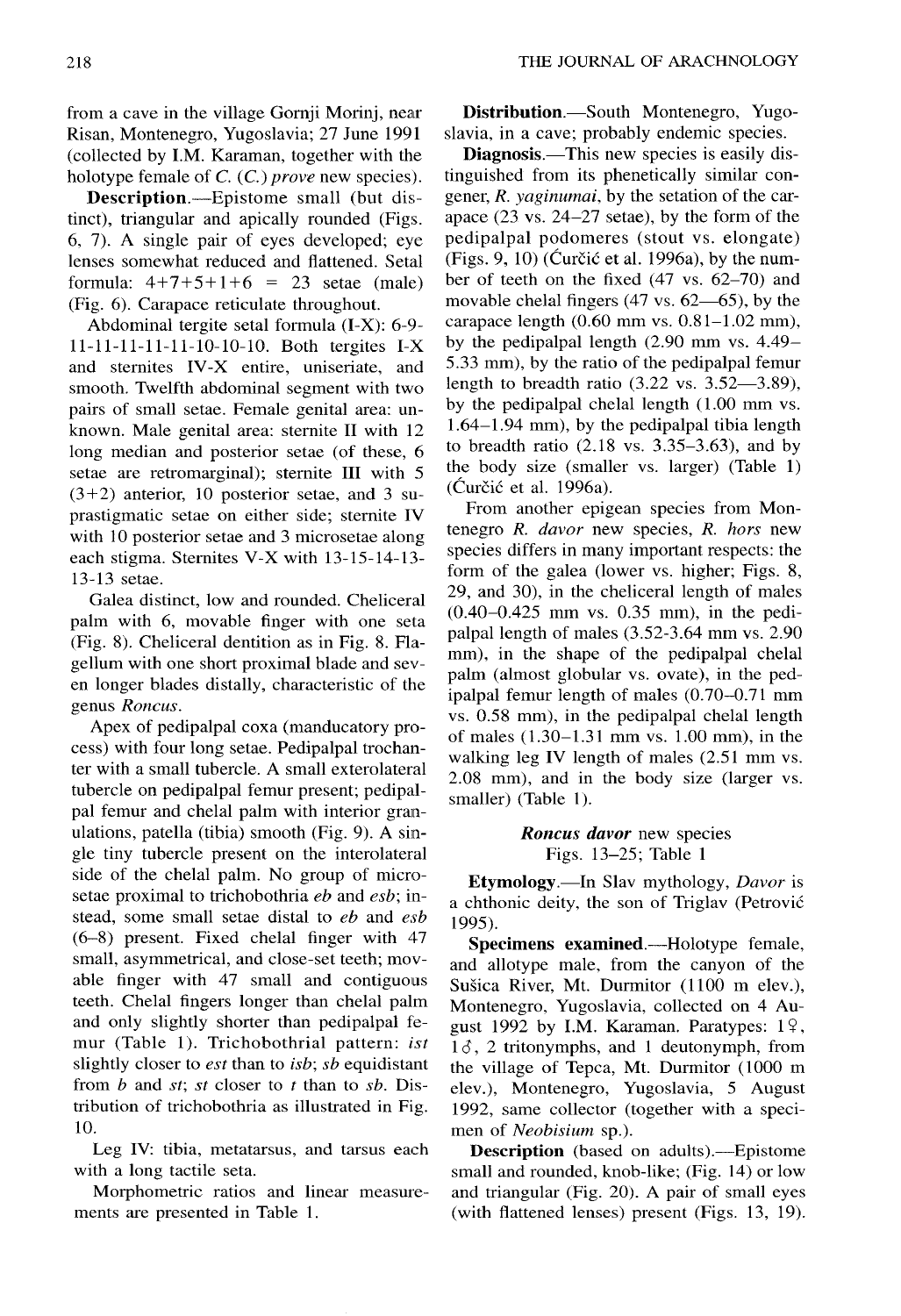

Figures 13-18.—Roncus davor new species, holotype female. 13, Carapace; 14, Epistome; 15, Chelicera; 16, Leg IV; 17, Right pedipalp (trichobothria omitted); 18, Pedipalpal chela (trichobothria omitted). Scales in mm.

Setal formulae:  $4+6+2+4+2+6 = 24$  (female) and  $4+6+2+4+2+6 = 24$  setae (male). Carapace reticulate throughout.

Tergites I-X with 6-9-11-12-11-11-12-12- 11-9, 6-8-10-11-12-11-12-11-11-10 (females) , and 6-8-10-11-10-11-11-10-9-9 setae (male). Abdominal tergites I-X and sternites  $V-X$ smooth, uniseriate, and entire. Female genital area: sternite II with 10–12 small setae, clustered into two groups on either side of the mid-line; sternite III with 10 or 11 posterior setae and 3 or 4 suprastigmatic setae on either side; sternite IV with 11 or 12 marginal setae and 3 small setae along each stigma. Male genital area (Fig. 22): sternite II with  $14-17$ median and posterior setae (of these, 9 or 10 are retromarginal); sternite III with  $4-7$   $(2+2)$ or 3+4) anterior, 10–12 posterior setae, and 3 or 4 suprastigmatic setae on either side; sternite IV with 7–10 posterior setae and 3 microsetae along each stigma. Sternites V-X with 14-13-15-15-14-12 and 14-15-13-14-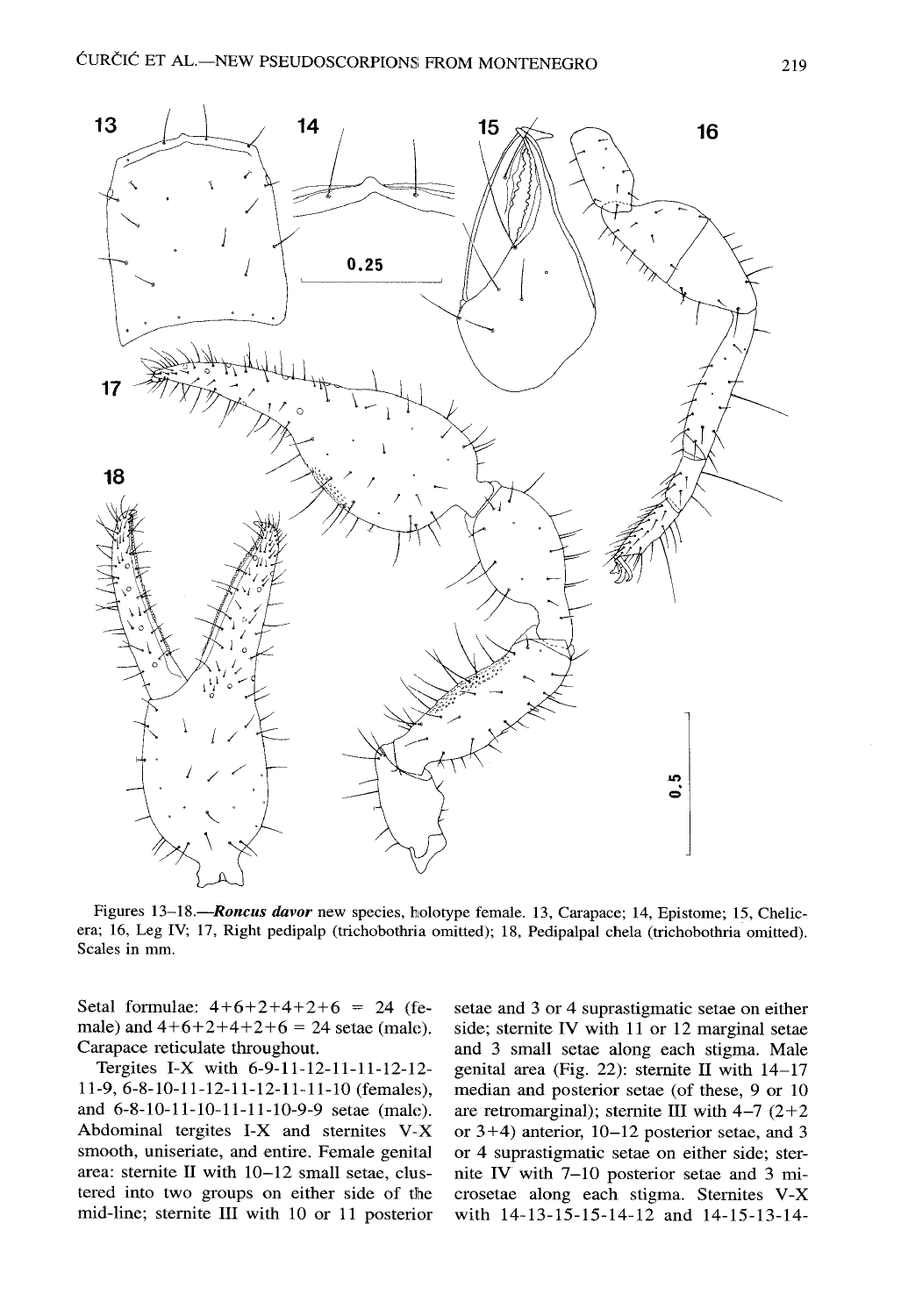

Figures 19–25.—**Roncus davor** new species, allotype male. 19, Carapace; 20, Epistome; 21, Pedipalpal chela (trichobothria omitted); 22, Genital area; 23, Pedipalp; 24, Cheliceral fingers; 26, Leg IV. Scale lines in mm .

15-14 (female) and 14-14-13-13-14-13 an d 14-15-13-14-15-14 setae (male) . Twelfth abdominal segment with two pairs of small setae.

Cheliceral spinneret (galea) small, low, and rounded (Figs. 15, 24). Cheliceral palm with six setae, movable finger with one seta . Flagellum eight-bladed (1 short proximal blade and seven longer blades distally), characteristic of the genus *Roncus.*

Apex of pedipalpal coxa with four long setae. Pedipalpal trochanter with a small tubercle, femur with a small exterolateral tubercle and interior granulations; patella (tibia) smooth; chelal palm either with interior (Fig. 17) or with both interior and exterior granulations (Fig. 23). Chelal palm ovate (dorsal

view). No microsetae proximal to trichobothria *eb* and *esb;* instead, 5–8 microsetae distal to *eb* and *esb* present (Figs. 18, 21). Fixed chelal finger with (male) 53-56 and (female) 55–57 teeth, movable chelal finger with 54 – 56 (male) and 55–57 teeth (female) . Chelal fingers longer than chelal palm and distinctly shorter than pedipalpal femur (Table 1). Trichobothrial pattern: *ist* equidistant from *isb* and *est; sb* equidistant from *b* and *st; st* closer to  $t$  than to  $sb$ . Distribution of trichobothria as illustrated in Figs. 19, 21.

Tibia IV, metatarsus IV and tarsus IV each with a long tactile seta (Fig.  $25$ ).

Morphometric ratios and linear measurements are presented in Table 1.

Distribution.—Montenegro, Yugoslavia;